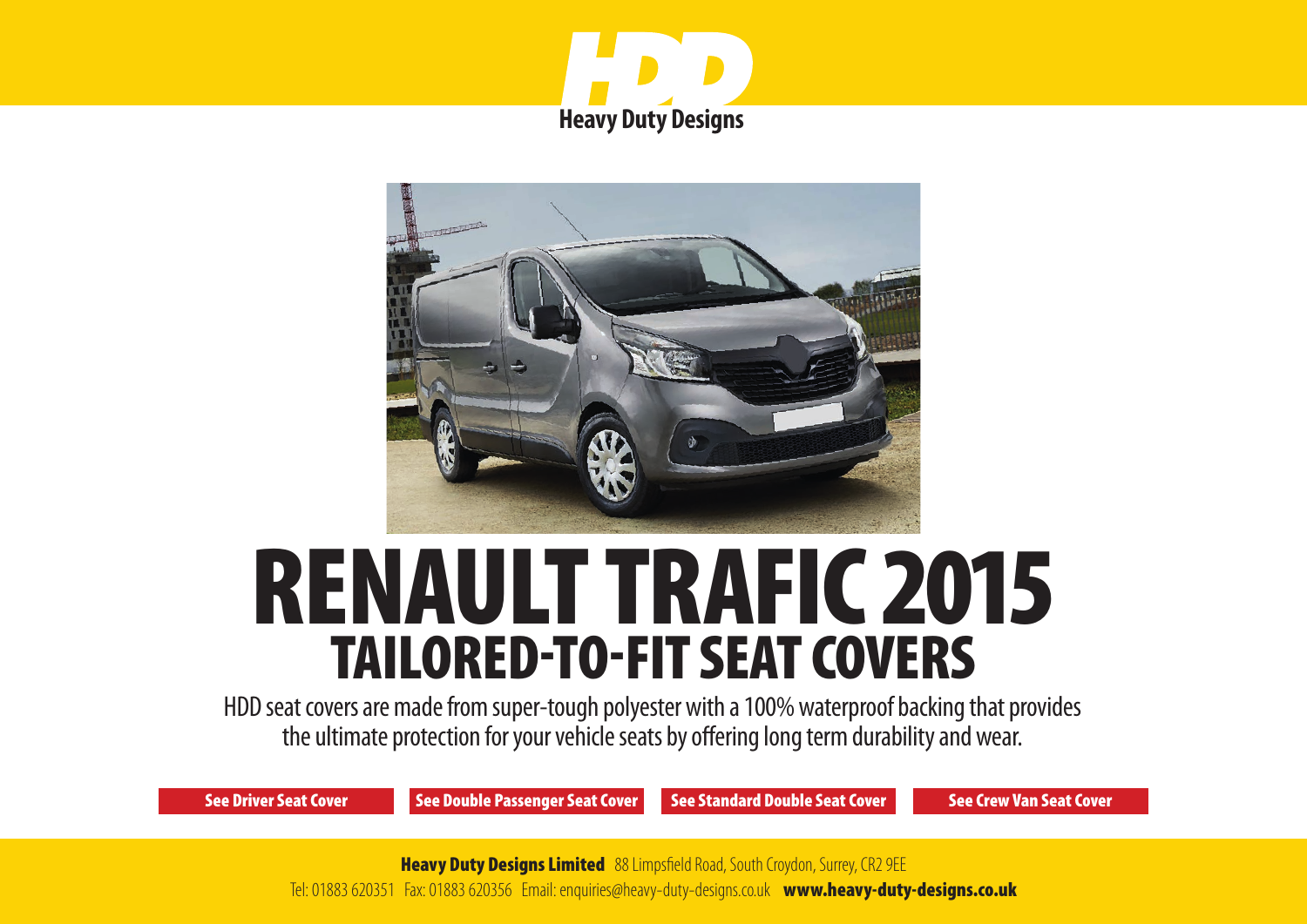

# <span id="page-1-0"></span>DRIVER SEAT COVER RENAULT TRAFIC 2015



 Tailored to fit the driver seat with separate head and arm rest

> **BLACK** RTDBLK-851

**HDD** 

COVFR

**RENAULT TRAFIC DRIVER 201** 

**GREY** RTDGRY-854

- n 100% waterproof
- **n** Proven for use in harsh environments
- $\blacksquare$  Keeps your seats looking like new
- **n** Parachute thread for added long term strength
- $\blacksquare$  Made from tough, hard wearing polyester with waterproof PVC backing
- **n** Protects your investment 'the residual value of your vehicle'
- $\blacksquare$  Reduces wear and tear to the original seat fabric

### Protects against and resistant to:

- **n** Mud, water & slurry **n** Grease, oil & dust **n** Building debris
- **n** Oil & paint **n** Food & drink **n** Travel sickness

### Ideal for:

- **n** Fleet Owners and Operators **n** Maintenance Engineers working in harsh environments
- n Builders & Carpenters **n** Plant operators **n** Farm workers

[See Double Passenger Seat Cover](#page-2-0) [See Standard Double Seat Cover](#page-3-0) [See Crew Van Seat Cover](#page-4-0)

**Heavy Duty Designs Limited** 88 Limpsfield Road, South Croydon, Surrey, CR2 9EE Tel: 01883 620351 Fax: 01883 620356 Email: enquiries@heavy-duty-designs.co.uk www.heavy-duty-designs.co.uk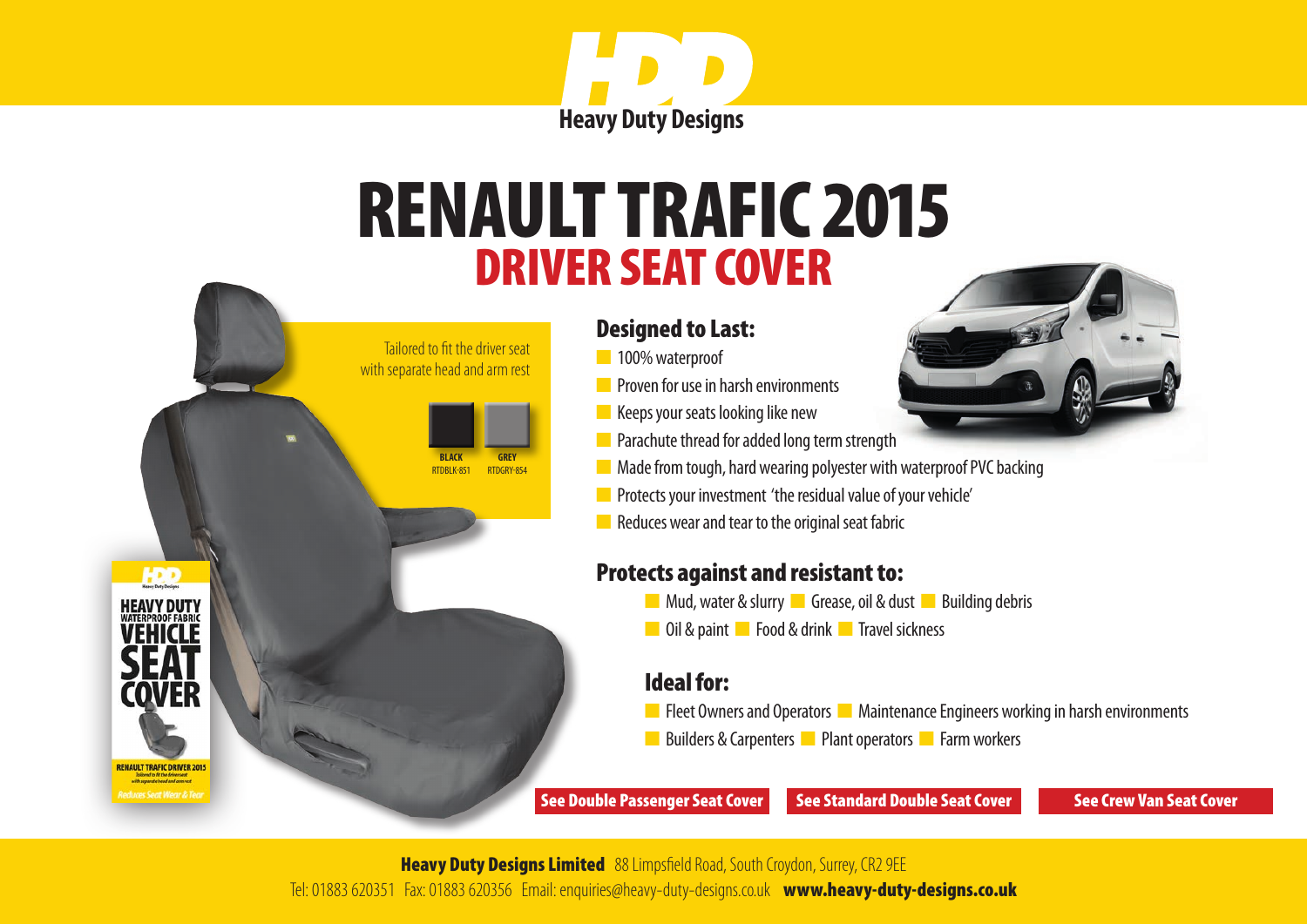

### DOUBLE PASSENGER SEAT COVER RENAULT TRAFIC 2015

**BLACK** RTPBLK-861

**GREY** RTPGRY-86

<span id="page-2-0"></span>5 piece set designed to allow access to folding desk and under seat storage option. Covers head rests and accepts 3 point seat belts on both seats.

HDD

**HEAVY DUTY** VFHICI F

COVER

**RENAULT TRAFIC 2015 DOUBLE PASSENGER Music Cont Monr & To** 



- n 100% waterproof
- **n** Proven for use in harsh environments
- $\blacksquare$  Keeps your seats looking like new
- $\blacksquare$  Parachute thread for added long term strength
- **n** Protects your investment 'the residual value of your vehicle'
- $\blacksquare$  Made from tough, hard wearing polyester with waterproof PVC backing
- $\blacksquare$  Reduces wear and tear to the original seat fabric

#### Protects against and resistant to:

- **n** Mud, water & slurry **n** Grease, oil & dust **n** Building debris
- **n** Oil & paint **n** Food & drink **n** Travel sickness

#### Ideal for:

- **n** Fleet Owners and Operators **n** Maintenance Engineers working in harsh environments
- n Builders & Carpenters **n** Plant operators **n** Farm workers

[See Driver Seat Cover](#page-1-0) [See Standard Double Seat Cover](#page-3-0) [See Crew Van Seat Cover](#page-4-0) See Crew Van Seat Cover

**Heavy Duty Designs Limited** 88 Limpsfield Road, South Croydon, Surrey, CR2 9EE

Tel: 01883 620351 Fax: 01883 620356 Email: enquiries@heavy-duty-designs.co.uk www.heavy-duty-designs.co.uk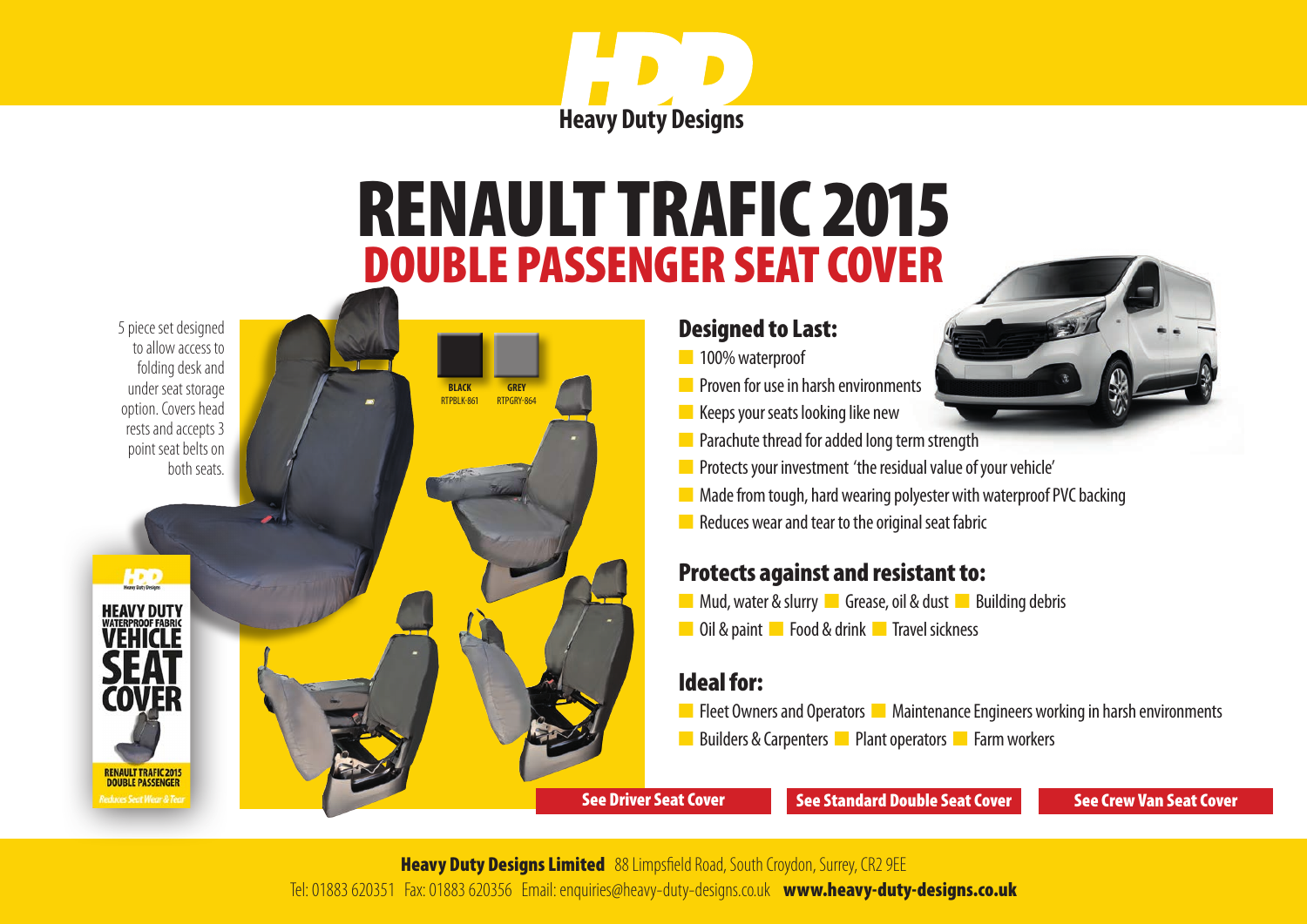

# RENAULT TRAFIC 2015 UNIVERSAL VAN DOUBLE SEAT COVER

<span id="page-3-0"></span>

#### Designed to Last:

- n 100% waterproof
- **n** Proven for use in harsh environments
- $\blacksquare$  Keeps your seats looking like new
- $\blacksquare$  Parachute thread for added long term strength
- **n** Protects your investment 'the residual value of your vehicle'
- $\blacksquare$  Made from tough, hard wearing polyester with waterproof PVC backing
- $\blacksquare$  Reduces wear and tear to the original seat fabric

#### Protects against and resistant to:

- **n** Mud, water & slurry **n** Grease, oil & dust **n** Building debris
- **n** Oil & paint **n** Food & drink **n** Travel sickness

#### Ideal for:

- **n** Fleet Owners and Operators **n** Maintenance Engineers working in harsh environments
- n Builders & Carpenters **n** Plant operators **n** Farm workers

[See Driver Seat Cover](#page-1-0) [See Passenger Seat Cover](#page-2-0) [See Crew Van Seat Cover](#page-4-0)

**Heavy Duty Designs Limited** 88 Limpsfield Road, South Croydon, Surrey, CR2 9EE

Tel: 01883 620351 Fax: 01883 620356 Email: enquiries@heavy-duty-designs.co.uk [www.heavy-duty-designs.co.uk](http://www.heavy-duty-designs.co.uk)